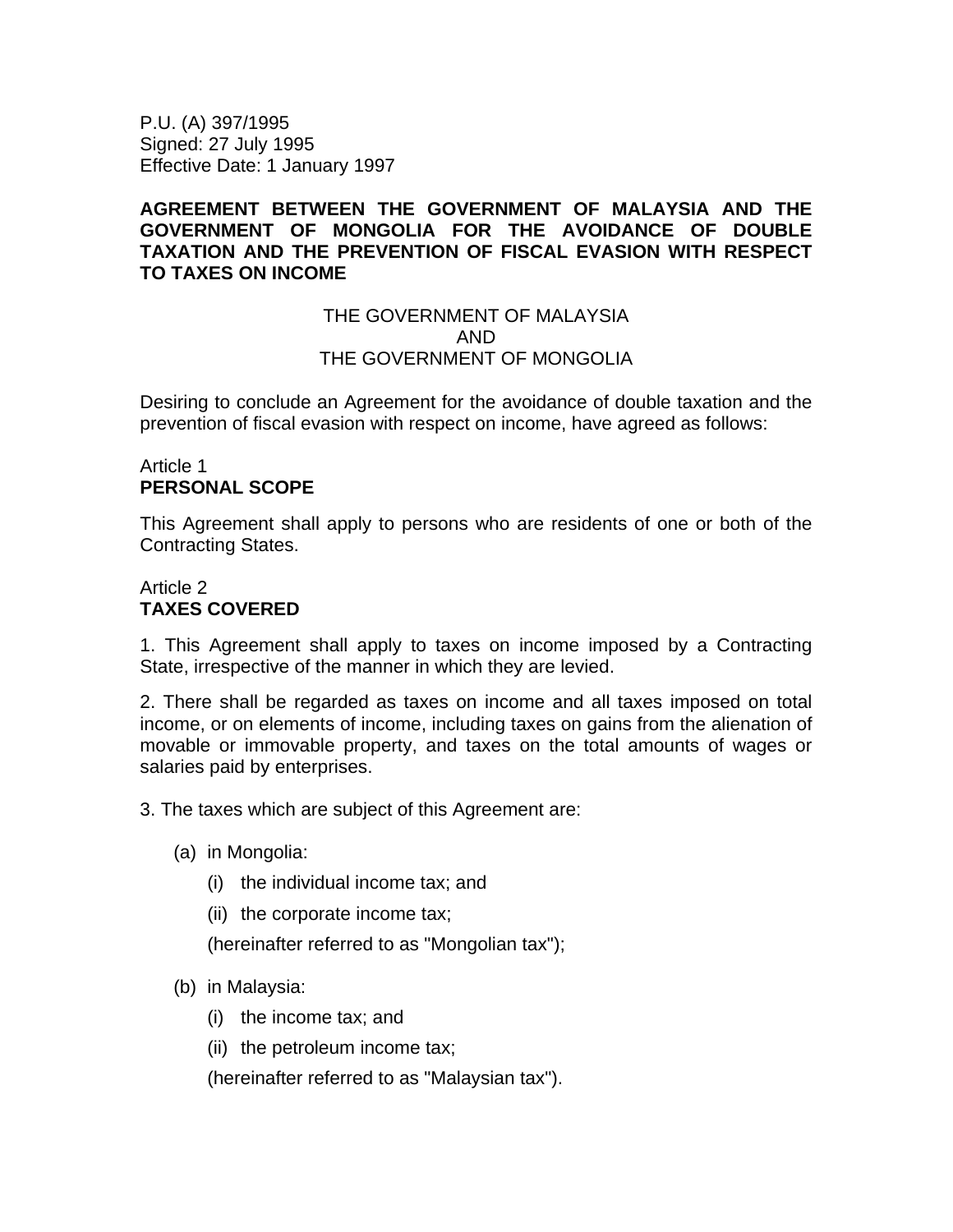4. The Agreement shall also apply to any identical or substantially similar taxes on income which are imposed after the date of signature of this Agreement in addition to, or in place of, the existing taxes. The competent authorities of the Contracting States shall notify each other of important changes which have been made in their respective taxation laws.

## Article 3 **GENERAL DEFINITIONS**

1. In this Agreement, unless the context otherwise requires:

- (a) the term "Mongolia" means, when used in a geographical sense, the territory of Mongolia and any area in which the tax law of Mongolia is in force, insofar as Mongolia exercises in such area in conformity with international law, sovereign rights to exploit natural resources;
- (b) the term "Malaysia" means the territories of the Federation of Malaysia, the territorial waters of Malaysia and the sea-bed and subsoil of the territorial waters, and includes any area extending beyond the limits of the territorial waters of Malaysia, and the seabed and subsoil of any such area, which has been or may hereafter be designated under the laws of Malaysia as in accordance with international law as an area over which Malaysia has sovereign rights for the purposes of exploring and exploiting the natural resources, whether living or non-living;
- (c) the terms "a Contracting State" and "the other Contracting State" mean Mongolia or Malaysia as the context requires;
- (d) the term "person" includes an individual, a company and any other body of persons which is treated as a person for tax purposes;
- (e) the term "company" means any body corporate or any entity which is treated as a body corporate for tax purposes;
- (f) the terms "enterprise of a Contracting State" and "enterprise of the other Contracting State" mean respectively an enterprise carried on by a resident of a Contracting State and an enterprise carried on by a resident of the other Contracting State;
- (g) the term "tax" means Mongolian tax or Malaysian tax, as the context requires;
- (h) the term "national" means:
	- (i) any individual possessing the nationality or citizenship of one of the Contracting States;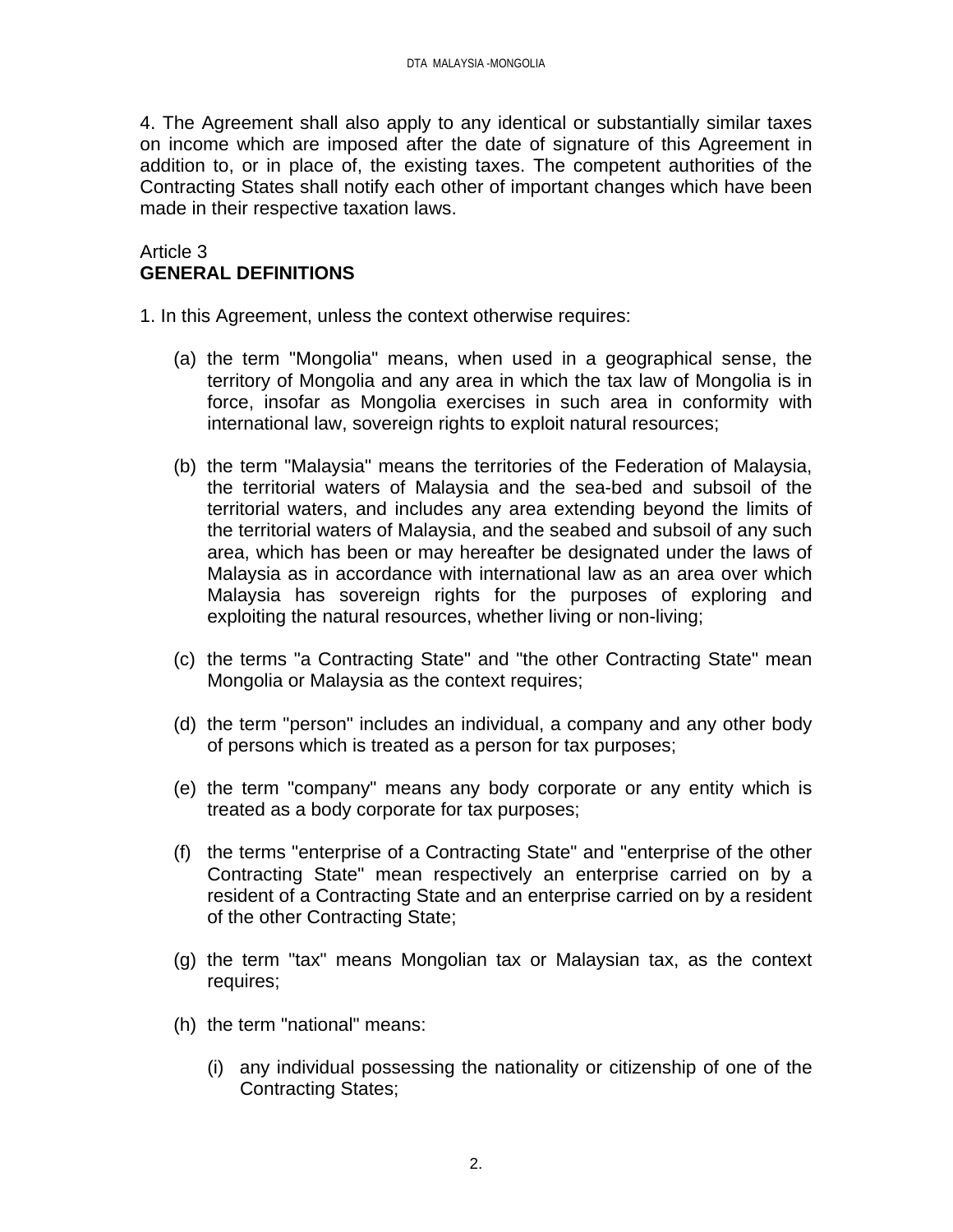- (ii) any legal person, partnership, association and any legal entity deriving its status as such from the laws in force in a Contracting State;
- (i) the term "international traffic" means any transport by a ship or an aircraft operated by an enterprise of a Contracting State, except when the ship or the aircraft is operated solely between places in the other Contracting State;
- (j) the term "competent authority" means:
	- (i) in the case of Mongolia, the Minister of Finance or his authorized representative;
	- (ii) in the case of Malaysia, the Minister of Finance or his authorised representative.

2. In the application of the Agreement by a Contracting State, any term not defined therein shall, unless the context otherwise requires, have the meaning which it has under the laws of that Contracting State concerning the taxes to which the Agreement applies.

# Article 4 **RESIDENT**

1. For the purposes of this Agreement, the term "resident of a Contracting State" means:

- (a) in the case of Mongolia, a person who is resident in Mongolia for the purposes of Mongolian tax; and
- (b) in the case of Malaysia, a person who is resident in Malaysia for the purposes of Malaysian tax.

2. Where by reason of the provisions of paragraph 1 an individual is a resident of both Contracting States, then his status shall be determined in accordance with the following rules:

- (a) he shall be deemed to be a resident of the State in which he has a permanent home available to him. If he has a permanent home available to him in both States, he shall be deemed to be a resident of the State with which his personal and economic relations are closer (centre of vital interests);
- (b) if the State in which he has his centre of vital interests cannot be determined, or if he has not a permanent home available to him in either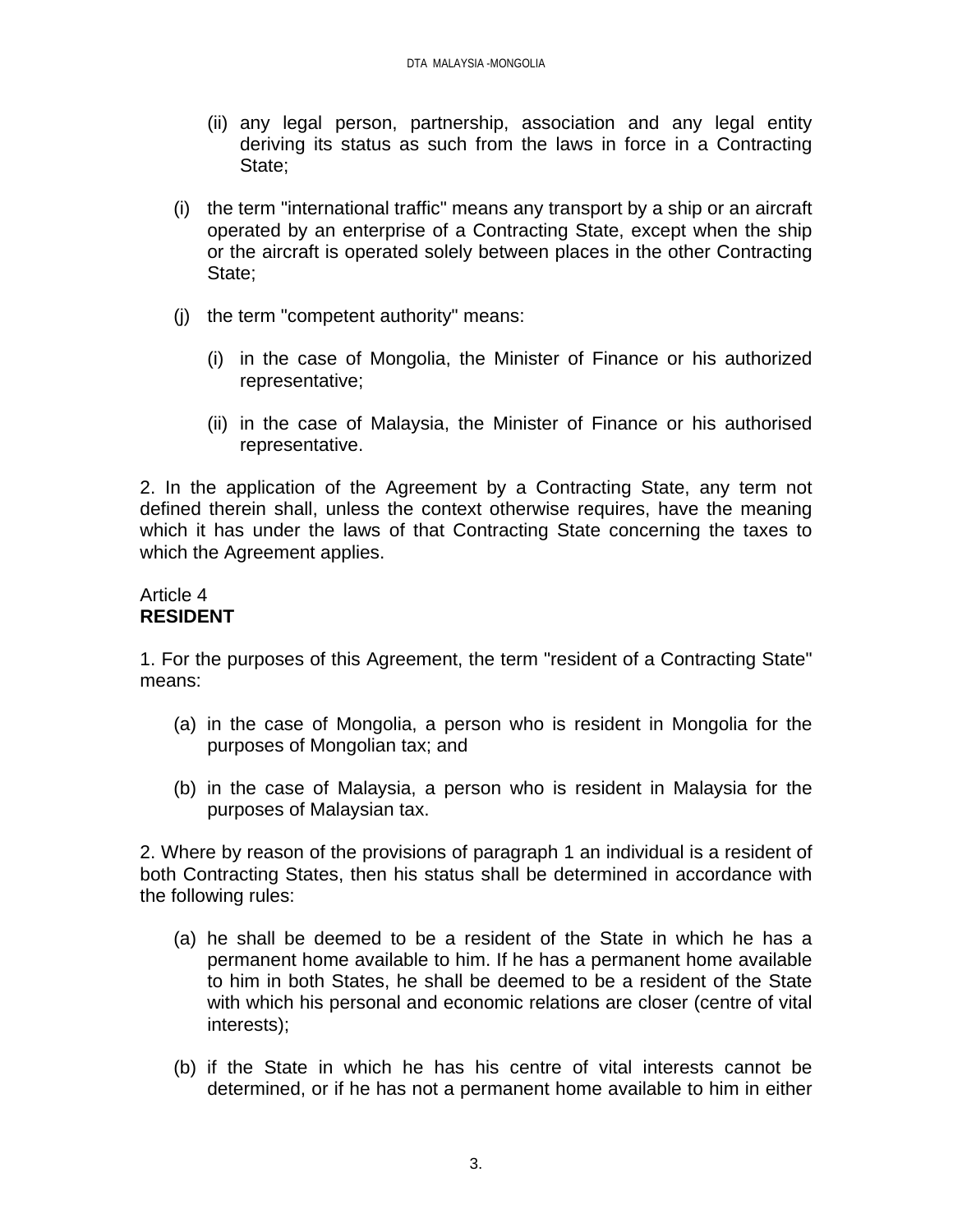State, he shall be deemed to be a resident of the State in which he has an habitual abode;

- (c) if he has an habitual abode in both States or in neither of them, he shall be deemed to be a resident of the State of which he is a national;
- (d) if he is a national of both States or of neither of them, the competent authorities of the Contracting States shall settle the question by mutual agreement.

3. Where, by reason of the provisions of paragraph 1, a person other than an individual is a resident of both Contracting States, then it shall be deemed to be a resident of the State in which its place of effective management is situated.

#### Article 5 **PERMANENT ESTABLISHMENT**

1. For the purposes of this Agreement, the term "permanent establishment" means a fixed place of business through which the business of an enterprise is wholly or partly carried on.

2. The term "permanent establishment" shall include especially:

- (a) a place of management;
- (b) a branch;
- (c) an office;
- (d) a factory;
- (e) a workshop;
- (f) a mine, an oil or gas well, a quarry or any other place of extraction of natural resources including timber or other forest produce;
- (g) a farm or plantation;
- (h) a building site or construction, installation or assembly project which exists for more than 6 months.
- 3. The term "permanent establishment" shall be deemed not to include:
	- (a) the use of facilities solely for the purpose of storage or display of goods or merchandise belonging to the enterprise;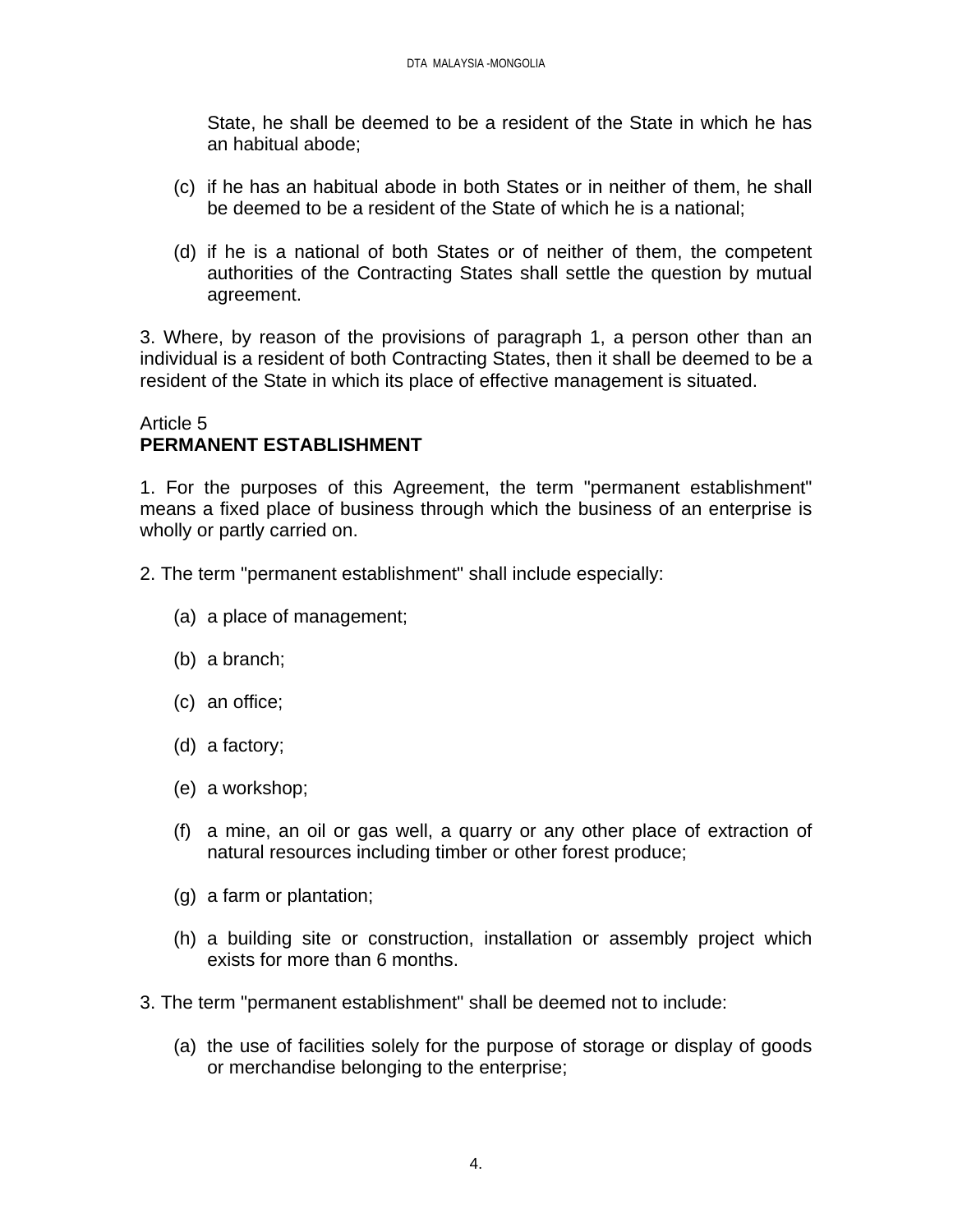- (b) the maintenance of a stock of goods or merchandise belonging to the enterprise solely for the purpose of storage or display;
- (c) the maintenance of a stock of goods or merchandise belonging to the enterprise solely for the purpose of processing by another enterprise;
- (d) the maintenance of a fixed place of business solely for the purpose of purchasing goods or merchandise, or of collecting information, for the enterprise;
- (e) the maintenance of a fixed place of business solely for the purpose of carrying on, for the enterprise, any other activity of a preparatory or auxiliary character.

4. An enterprise of a Contracting State shall be deemed to have a permanent establishment in the other Contracting State if it carries on supervisory activities in that other State for more than 6 months in connection with a building site or a construction, installation or assembly project which is being undertaken in that other State.

5. Where a person (other than a broker, general commission agent or any other agent of an independent status to whom paragraph 6 applies) is acting in a Contracting State on behalf of an enterprise of the other Contracting State, that enterprise shall be deemed to have a permanent establishment in the firstmentioned State, if:

- (a) he has, and habitually exercises in the first-mentioned State, an authority to conclude contracts in the name of the enterprise, unless his activities are limited to the purchase of goods or merchandise for the enterprise; or
- (b) he maintains in the first-mentioned State a stock of goods or merchandise belonging to the enterprise from which he regularly fills orders on behalf of the enterprise.

6. An enterprise of a Contracting State shall not be deemed to have a permanent establishment in the other Contracting State merely because it carries on business in that other State through a broker, general commission agent or any other agent of an independent status, where such persons are acting in the ordinary course of their business.

However, when the activities of such an agent are devoted wholly or almost wholly on behalf of that enterprise, he shall not be considered an agent of an independent status if the transactions between the agent and the enterprise were not made under arm's length conditions.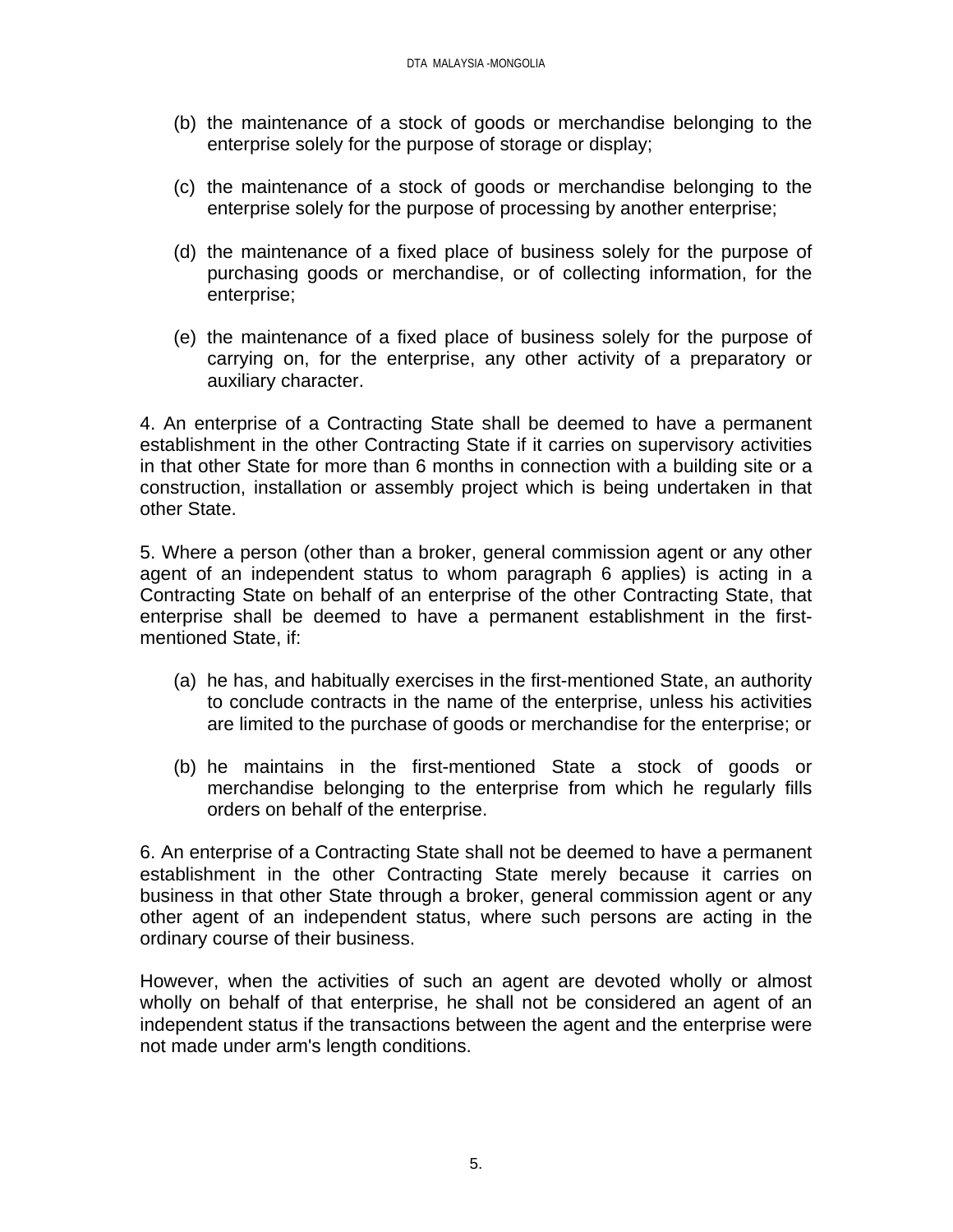7. The fact that a company which is a resident of a Contracting State controls or is controlled by a company which is a resident of the other Contracting State, or which carries on business in that other State (whether through a permanent establishment or otherwise), shall not of itself constitute either company a permanent establishment of the other.

#### Article 6 **INCOME FROM IMMOVABLE PROPERTY**

1. Income derived by a resident of a Contracting State from immovable property situated in the other Contracting State may be taxed in that other State.

2. For the purposes of this Agreement, the term "immovable property" shall be defined in accordance with the laws of the Contracting State in which the property in question is situated. The term shall in any case include property accessory to immovable property, livestock and equipment used in agriculture and forestry, rights to which the provisions of general law respecting landed property apply, usufruct of immovable property and rights to variable or fixed payments as consideration for the working of, or the right to work, mineral deposits, oil or gas wells, quarries and other places of extracting of natural resources including timber or other forest produce. Ships, boats and aircraft shall not be regarded as immovable property.

3. The provisions of paragraph 1 shall apply to income derived from the direct use, letting, or use in any other form of immovable property.

4. The provisions of paragraphs 1 and 3 shall also apply to the income from immovable property of an enterprise and to income from immovable property used for the performance of independent personal services.

## Article 7 **BUSINESS PROFITS**

1. The profits of an enterprise of a Contracting State shall be taxable only in that State unless the enterprise carries on business in the other Contracting State through a permanent establishment situated therein. If the enterprise carries on business as aforesaid, the profits of the enterprise may be taxed in the other State but only on so much thereof as is attributable to that permanent establishment.

2. Subject to the provisions of paragraph 3, where an enterprise of a Contracting State carries on business in the other Contracting State through a permanent establishment situated therein, there shall in each Contracting State be attributed to that permanent establishment the profits which it might be expected to make if it were a distinct and separate enterprise engaged in the same or similar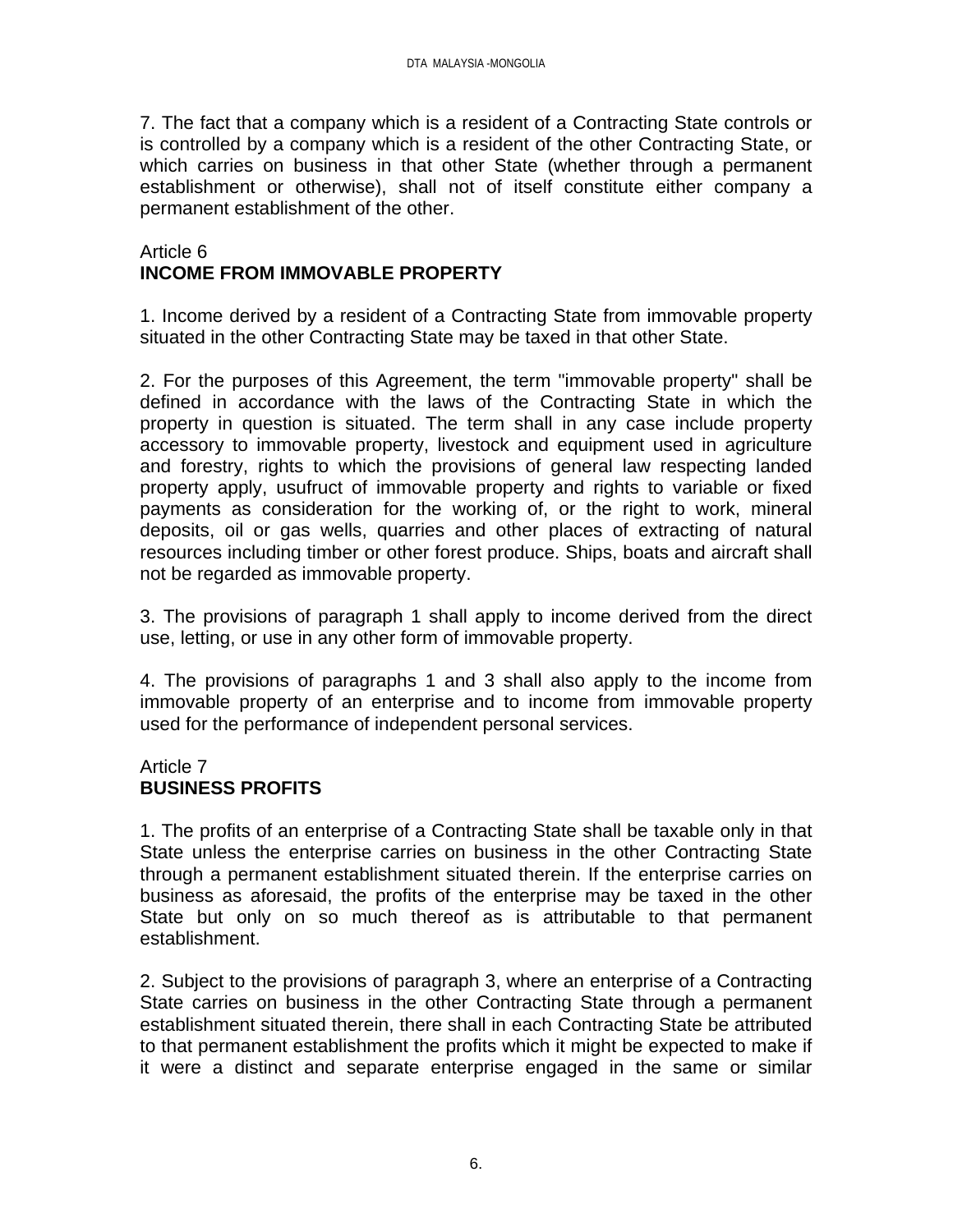activities under the same or similar conditions and dealing wholly independently with the enterprise of which it is a permanent establishment.

3. In determining the profits of a permanent establishment, there shall be allowed as deductions expenses including executive and general administrative expenses, which would be deductible if the permanent establishment were an independent enterprise, insofar as they are reasonably allocable to the permanent establishment, whether incurred in the State in which the permanent establishment is situated or elsewhere.

4. If the information available to the competent authority is inadequate to determine the profits to be attributed to the permanent establishment of an enterprise, nothing in this Article shall affect the application of any law of that State relating to the determination of the tax liability of a person by the exercise of a discretion or the making of an estimate by the competent authority, provided that the law shall be applied, so far as the information available to the competent authority permits, in accordance with the principle of this Article.

5. No profits shall be attributed to a permanent establishment by reason of the mere purchase by that permanent establishment of goods or merchandise for the enterprise.

6. For the purposes of the preceding paragraphs, the profits to be attributed to the permanent establishment shall be determined by the same method year by year unless there is good and sufficient reason to the contrary.

7. Where profits include items of income which are dealt with separately in other Articles of this Agreement, then the provisions of those Articles shall not be affected by the provisions of this Article.

# Article 8

# **SHIPPING AND AIR TRANSPORT**

1. Profits derived by an enterprise of a Contracting State from the operation of ships or aircraft in international traffic shall be taxable only in that State.

2. Paragraph 1 shall also apply to the share of the profits from the operation of ships or aircraft derived by a resident of a Contracting State through participation in a pool, a joint business or an international operating agency.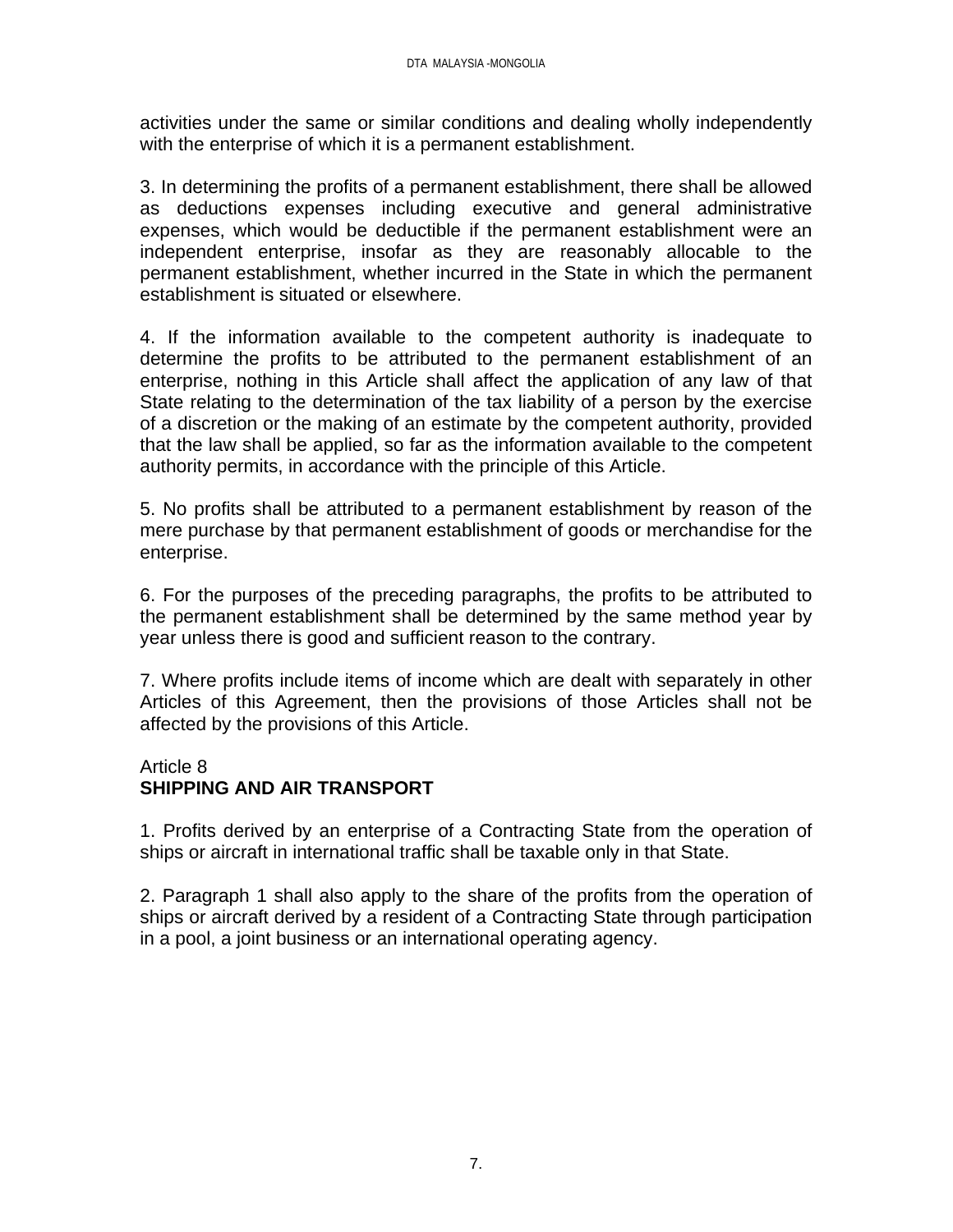#### Article 9 **ASSOCIATED ENTERPRISES**

Where -

- (a) an enterprise of a Contracting State participates directly or indirectly in the management, control or capital of an enterprise of the other Contracting State, or
- (b) the same persons participate directly or indirectly in the management, control or capital of an enterprise of a Contracting State and an enterprise of the other Contracting State, and in either case conditions are made or imposed between the two enterprises in their commercial or financial relations which differ from those which would be made between independent enterprises, then any profits which would, but for those conditions, have accrued to one of the enterprises, but, by reason of those conditions, have not so accrued, may be included in the profits of that enterprise and taxed accordingly.

#### Article 10 **DIVIDENDS**

1. Dividends paid by a company which is a resident of a Contracting State to a resident of the other Contracting State may be taxed in that other State.

2. However, such dividends may also be taxed in the Contracting State of which the company paying the dividends is a resident and according to the laws of that State, but if the recipient is the beneficial owner of the dividends the tax so charged shall not exceed 10 per cent of the gross amount of the dividends. This paragraph shall not affect the taxation of the company in respect of the profits out of which the dividends are paid.

3. The term "dividends" as used in this Article means income from shares or other rights, not being debt-claims, participating in profits, as well as income from other corporate rights which is subjected to the same taxation treatment as income from shares by the laws of the State of which the company making the distribution is a resident.

4. The provisions of paragraphs 1 and 2 shall not apply if the beneficial owner of the dividends, being a resident of a Contracting State, carries on business in the other Contracting State, of which the company paying the dividends is a resident, through a permanent establishment situated therein, and the holding in respect of which the dividends are paid is effectively connected with such permanent establishment. In such a case, the provisions of Article 7 shall apply.

5. Where a company which is a resident of a Contracting State derives income or profits from the other Contracting State, that other State may not impose any tax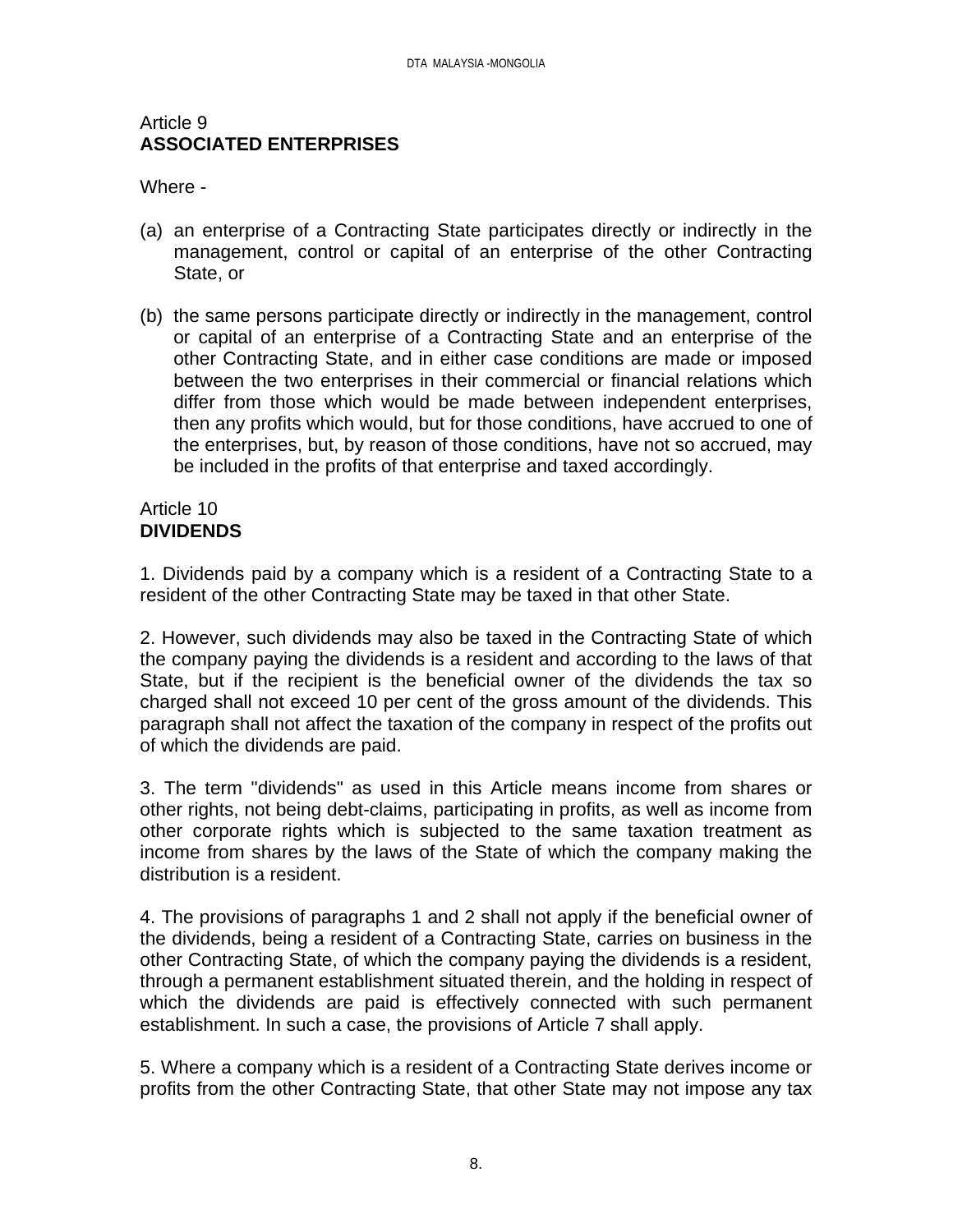on the dividends paid by the company to persons who are not residents of that other State, or subject the company's undistributed profits to a tax on undistributed profits, even if the dividends paid or the undistributed profits consist wholly or partly of income or profits arising in such other State.

## Article 11 **INTEREST**

1. Interest arising in a Contracting State and paid to a resident of the other Contracting State may be taxed in that other State.

2. However, such interest may also be taxed in the Contracting State in which it arises, and according to the laws of that State, but if the recipient is the beneficial owner of the interest, the tax so charged shall not exceed 10 per cent of the gross amount of the interest.

3. Notwithstanding the provisions of paragraphs 2, the Government of a Contracting State shall be exempt from tax in the other Contracting State in respect of interest derived by the Government from that other State.

4. For the purposes of paragraph 3, the term "Government":

- (a) in the case of Mongolia means the Government of Mongolia and shall include:
	- (i) the political subdivision;
	- (ii) the local authorities;
	- (iii) the statutory bodies engaged in governmental functions; and
	- (iv) the Mongol Bank
- (b) in the case of Malaysia means the Government of Malaysia and shall include:
	- (i) the governments of the States;
	- (ii) the local authorities;
	- (iii) the statutory bodies engaged in governmental functions; and
	- (iv) the Bank Negara Malaysia.

5. The term "interest" as used in this Article means income from debt claims of every kind, whether or not secured by mortgage, and whether or not carrying a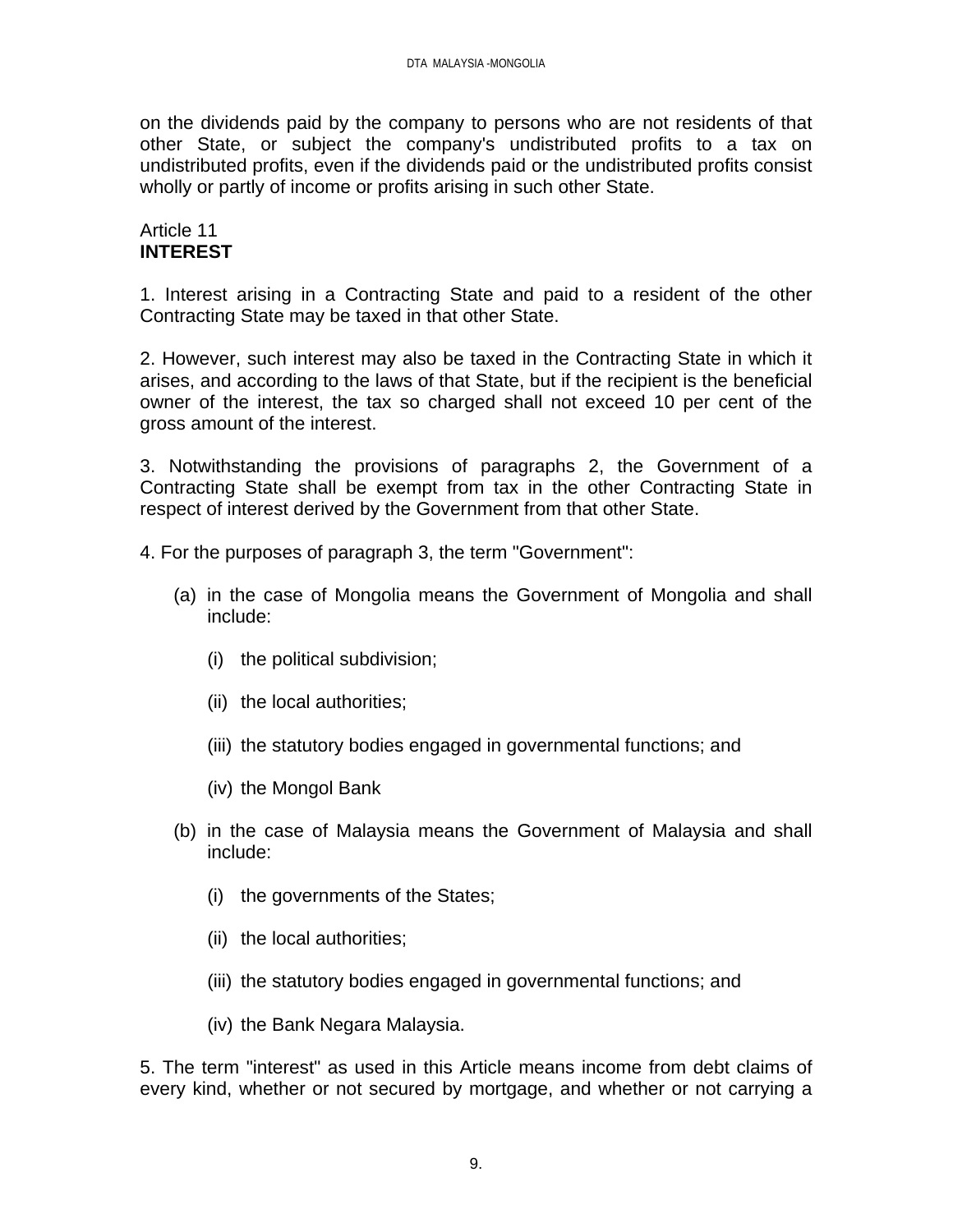right to participate in the debtor's profits, and in particular, income from government securities and income from bonds or debentures.

6. The provisions of paragraphs 1 and 2 shall not apply if the beneficial owner of the interest, being a resident of a Contracting State, carries on business in the other Contracting State in which the interest arises, through a permanent establishment situated therein, and the debt-claim in respect of which the interest is paid is effectively connected with such permanent establishment. In such a case, the provisions of Article 7 shall apply.

7. Interest shall be deemed to arise in a Contracting State when the payer is that State itself, a political subdivision, a local authority or a statutory body thereof, or a resident of that State. Where, however, the person paying the interest, whether he is a resident of a Contracting State or not, has in a Contracting State a permanent establishment in connection with which the indebtedness on which the interest is paid was incurred, and such interest is borne by such permanent establishment, then such interest shall be deemed to arise in the State in which the permanent establishment is situated.

8. Where, by reason of a special relationship between the payer and the beneficial owner or between both of them and some other person, the amount of the interest, having regard to the debt-claim for which it is paid, exceeds the amount which would have been agreed upon by the payer and the beneficial owner in the absence of such relationship, the provisions of this Article shall apply only to the last-mentioned amount. In such case, the excess part of the payments shall remain taxable according to the laws of each Contracting State, due regard being had to the other provisions of this Agreement.

## Article 12 **ROYALTIES**

1. Royalties arising in a Contracting State and paid to a resident of the other Contracting State may be taxed in that other State.

2. However, such royalties may also be taxed in the Contracting State in which they arise, and according to the laws of that State, but if the recipient is the beneficial owner of the royalties, the tax so charged shall not exceed 10 per cent of the gross amount of the royalties.

3. The term "royalties" as used in this Article means payments of any kind received as a consideration for:

(a) he use of, or the right to use, any patent, trade mark, design or model, plan, secret formula or process, or any copyright scientific work, or for the use of, or the right to use, industrial, commercial, or scientific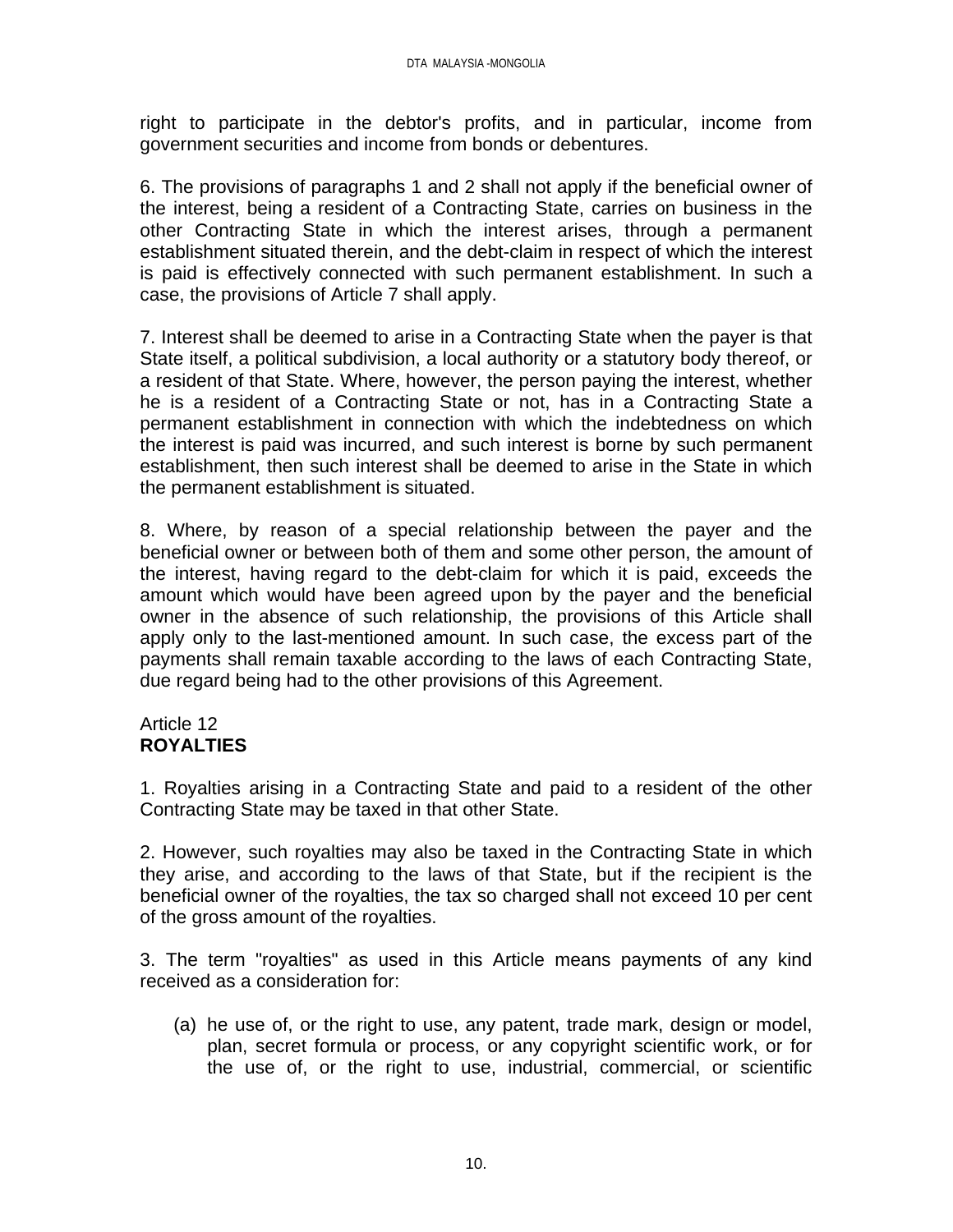equipment, or for information concerning industrial, commercial or scientific experience;

(b) he use of, or the right to use, cinematograph films, or tapes for radio or television broadcasting, any copyright of literary or artistic work.

4. The provisions of paragraphs 1 and 2 shall not apply if the beneficial owner of the royalties, being a resident of a Contracting State, carries on business in the other Contracting State in which the royalties arise through a permanent establishment situated therein, and the right or property in respect of which the royalties are paid is effectively connected with such permanent establishment. In such a case, the provisions of Article 7 shall apply.

5. Royalties shall be deemed to arise in a Contracting State when the payer is that State itself, a political subdivision, a local authority or a statutory body thereof, or a resident of that State. Where, however, the person paying such royalties, whether he is a resident of a Contracting State or not, has in a Contracting State a permanent establishment in connection with which the obligation to pay the royalties was incurred, and such royalties are borne by such permanent establishment, then such royalties shall be deemed to arise in the State in which the permanent establishment is situated.

6. Where, by reason of a special relationship between the payer and the beneficial owner or between both of them and some other person, the amount of the royalties paid, having regard to the use, right or information for which they are paid, exceeds the amount which would have been agreed upon by the payer and the beneficial owner in the absence of such relationship, the provisions of this Article shall apply only to the last-mentioned amount. In such a case, the excess part of the payments shall remain taxable according to the laws of each Contracting State, due regard being had to the other provisions of this Agreement.

## Article 13 **TECHNICAL FEES**

1. Technical fees derived from one of the Contracting States by a resident of the other Contracting State who is the beneficial owner thereof and is subject to tax in that other State in respect thereof may be taxed in the first-mentioned Contracting State at a rate not exceeding 10 per cent of the gross amount of the technical fees.

2. The term "technical fees" as used in this Article means payments of any kind to any person, other than to an employee of the person making the payments, in consideration for any services of a technical, managerial or consultancy nature.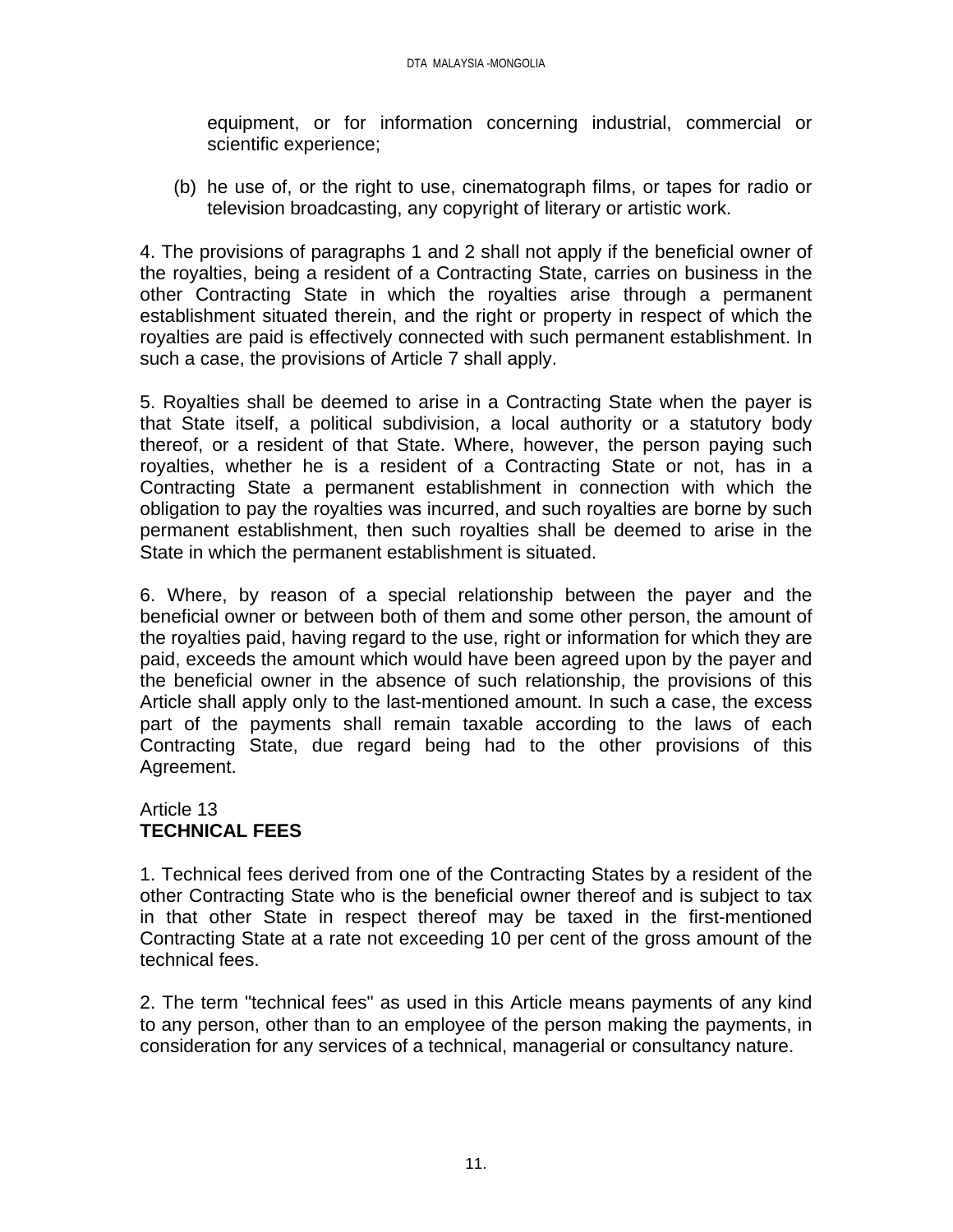3. The provisions of paragraph 1 of this Article shall not apply if the beneficial owner of the technical fees, being a resident of a Contracting State, carries on business in the other Contracting State in which the technical fees arise through a permanent establishment situated therein, or performs in that other State independent personal services, and the technical fees are effectively connected with such permanent establishment or such services. In such case, the provisions of Article 7 or Article 15, as the case may be, shall apply.

4. Technical fees shall be deemed to arise in a Contracting State when the payer is that State itself, a political subdivision, a local authority or a statutory body thereof, or a resident of that State. Where, however, the person paying the technical fees, whether he is a resident of a Contracting State or not, has in a Contracting State a permanent establishment in connection with which the obligation to pay the technical fees was incurred, and such technical fees are borne by such permanent establishment, then such technical fees shall be deemed to arise in the Contracting State in which the permanent establishment is situated.

5. Where, by reason of a special relationship between the payer and the beneficial owner or between both of them and some other person, the amount of the technical fees paid exceeds, for whatever reason, the amount which would have been agreed upon by the payer and the beneficial owner in the absence of such relationship, the provisions of this Article shall apply to the last-mentioned amount. In such a case, the excess part of the payments shall remain taxable according to the law of each Contracting State, due regard being had to the other provisions of this Agreement.

## Article 14 **GAINS FROM THE ALIENATION OF PROPERTY**

1. Gains from the alienation of immovable property, as defined in paragraph 2 of Article 6, may be taxed in the Contracting State in which such property is situated.

2. Gains from the alienation of movable property forming part of the business property of a permanent establishment which an enterprise of a Contracting State has in the other Contracting State or of movable property available to a resident of a Contracting State in the other Contracting State for the purpose of performing professional services, including such gains from the alienation of such a permanent establishment (alone or together or with the whole enterprise) may be taxed in that other State. However, gains from the alienation of ships or aircraft operated by an enterprise of a Contracting State in international traffic and movable property pertaining to the operation of such ships or aircraft shall be taxable only in the State of which the enterprise is a resident.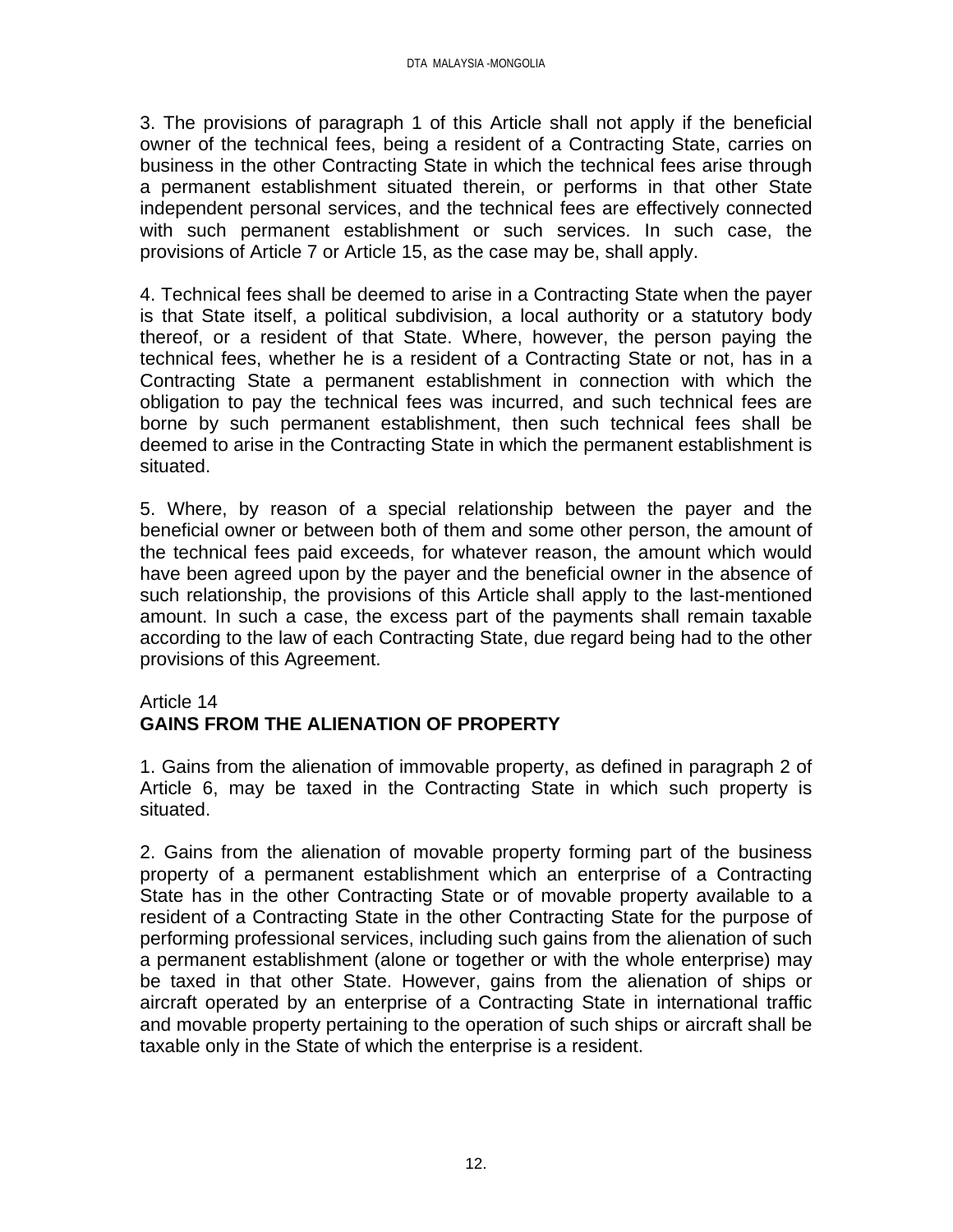3. Gains from the alienation of any property or assets, other than those mentioned in paragraphs 1 and 2 of this Article, shall be taxable only in the Contracting State of which the alienator is a resident.

## Article 15 **INDEPENDENT PERSONAL SERVICES**

1. Income derived by a resident of a Contracting State in respect of professional services or other independent activities of a similar character shall be taxable only in that State. However, in the following circumstances such income may be taxed in the other Contracting State:

- (a) if his stay in the other State is for a period or periods amounting to or exceeding in the aggregate 183 days in the calendar year concerned; or
- (b) if the remuneration for his services in the other State is either derived from residents of that State or borne by a permanent establishment which a person not resident in that State has in that State and which, in either case exceeds 7500 US dollars in the calendar year concerned, notwithstanding that his stay in that State is for a period or periods amounting to less than 183 days during that calendar year.

2. The term "professional services" includes especially independent scientific, literary, artistic, educational or teaching activities as well as the independent activities of physicians, lawyers, engineers, architects, dentists and accountants.

## Article 16 **DEPENDENT PERSONAL SERVICES**

1. Subject to the provisions of Articles 17, 19 and 20, salaries, wages and other similar remuneration derived by a resident of a Contracting State in respect of an employment shall be taxable only in that Contracting State unless the employment is exercised in the other Contracting State. If the employment is so exercised, such a remuneration as is derived therefrom may be taxed in that other State.

2. Notwithstanding the provisions of paragraph 1, remuneration derived by a resident of a Contracting State in respect of an employment exercised in the other Contracting State shall be taxable only in the first-mentioned State if:

- (a) the recipient is present in the other Contracting State for a period or periods not exceeding in the aggregate 183 days in the calendar year concerned; and
- (b) the remuneration is paid by, or on behalf of, an employer who is not a resident of the other State; and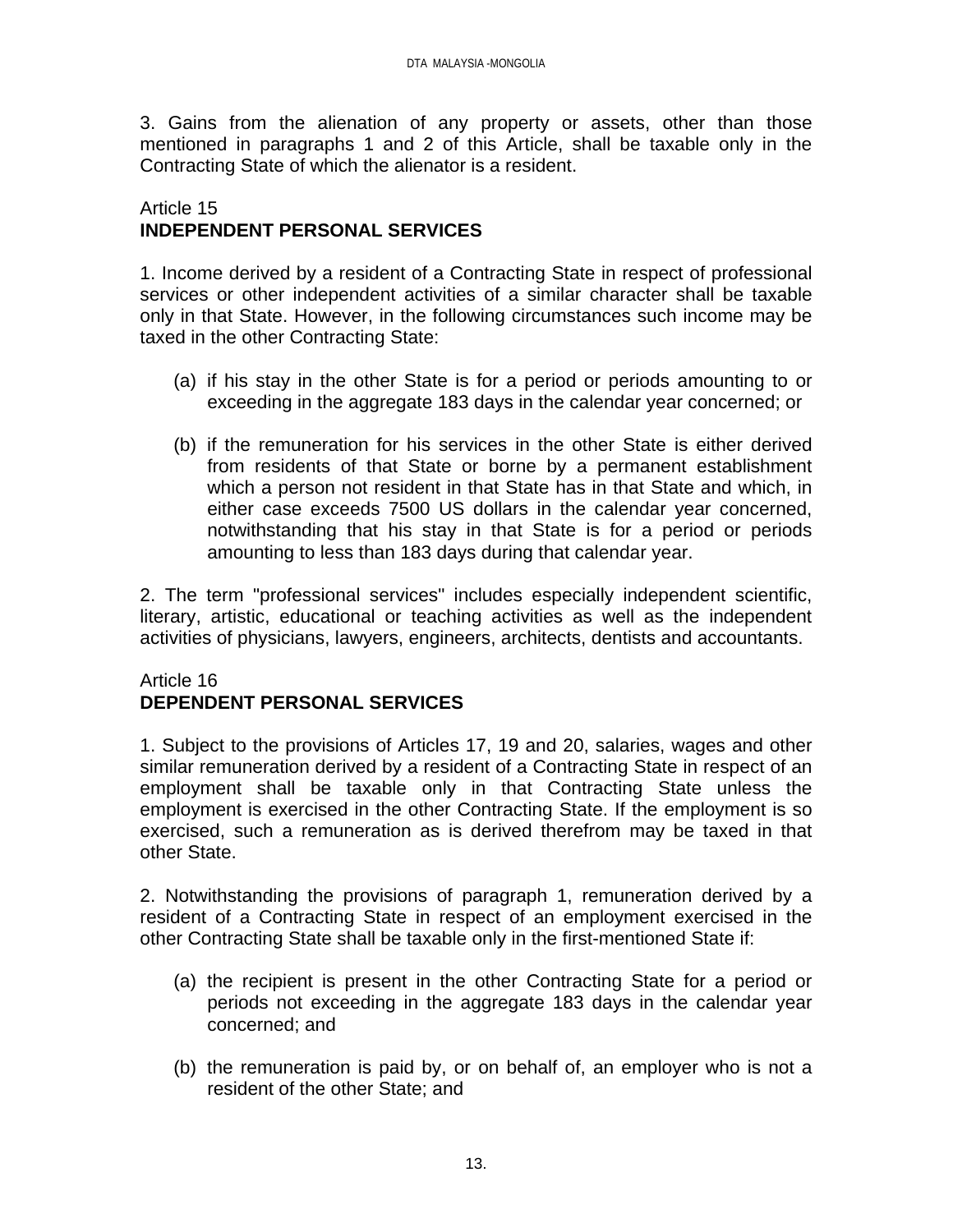(c) the remuneration is not borne by a resident of the other Contracting State or a permanent establishment which the employer has in the other State.

3. Notwithstanding the preceding provisions of this Article, remuneration in respect of an employment exercised aboard a ship or aircraft operated in international traffic by an enterprise of a Contracting State may be taxed in that State.

# Article 17 **DIRECTORS' FEES**

Directors' fees and similar payments derived by a resident of a Contracting State in his capacity as a member of the Board of Directors or similar organ of a company which is a resident of the other Contracting State, may be taxed in that other State.

## Article 18 **ARTISTES AND SPORTSMEN**

1. Notwithstanding the provisions of Articles 15 and 16, income derived by a resident of a Contracting State as an entertainer, such as a theatre, motion picture, radio or television artiste, or a musician, or as a sportsman, from his personal activities as such exercised in the other Contracting State, may be taxed in that other State.

2. Where income in respect of personal activities exercised by an entertainer or a sportsman in his capacity as such accrues not to the entertainer or sportsman himself but to another person, that income may, notwithstanding the provisions of Articles 7, 15 and 16, be taxed in the Contracting State in which the activities of the entertainer or sportsman are exercised.

3. The provisions of paragraphs 1 and 2 shall not apply to remuneration or profits derived from activities exercised in a Contracting State if the visit to that State is directly or indirectly supported wholly or substantially from the public funds of the other Contracting State, a political subdivision, a local authority or a statutory body thereof.

## Article 19 **PENSION AND ANNUITIES**

1. Subject to the provisions of paragraph 2 of Article 20, any pension and other similar remuneration for past employment or any annuity arising in a Contracting State and paid to a resident of the other Contracting State shall be taxable only in that other State.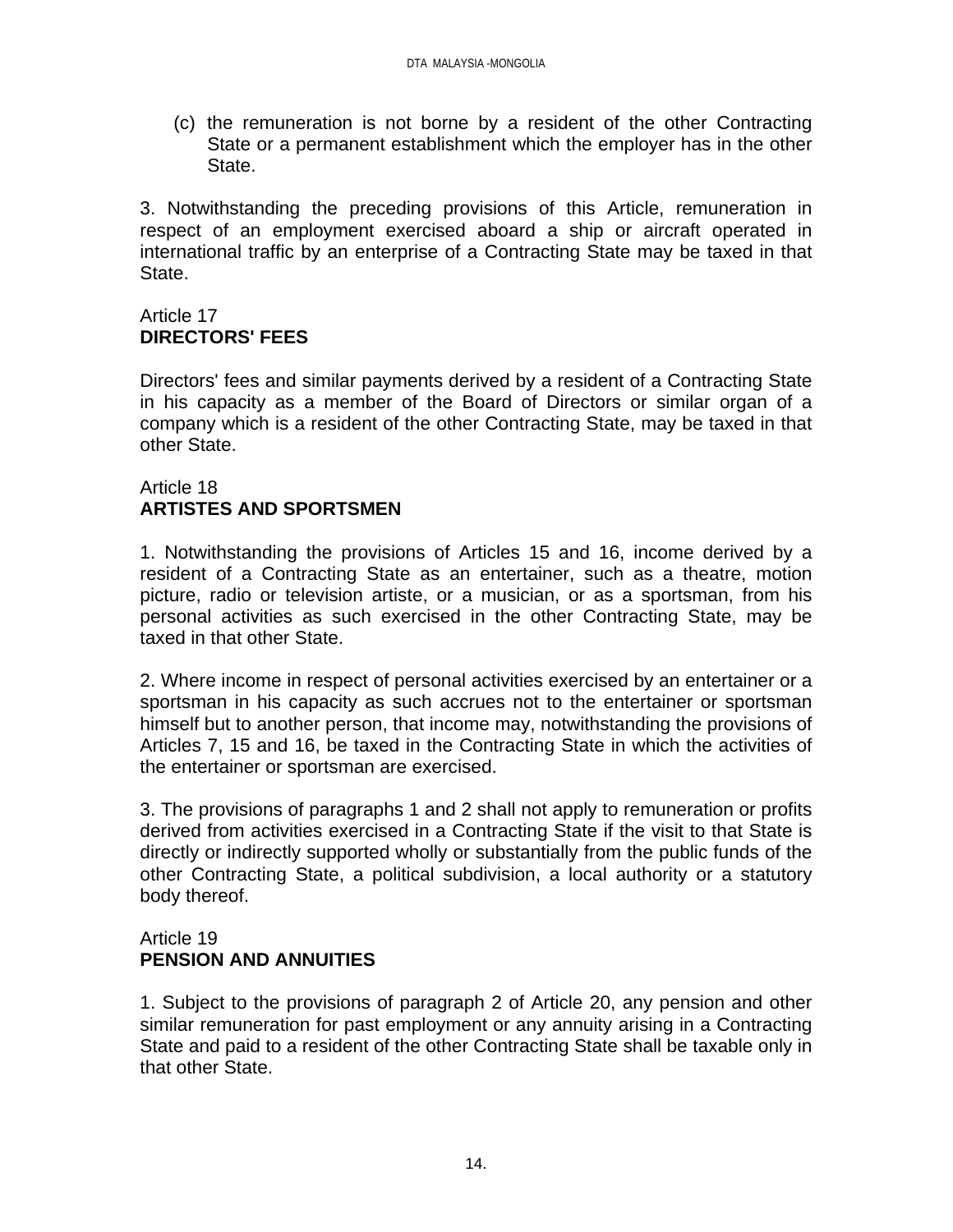2. The term "annuity" includes a stated sum payable periodically at stated times, during life or during a specified or ascertainable period of time, under an obligation to make the payments in return for adequate and full consideration in money or money's worth.

#### Article 20 **GOVERNMENT SERVICE**

1. (a) Remuneration, other than a pension, paid by a Contracting State or a political subdivision or a local authority or a statutory body thereof to any individual in respect of services rendered to that State or political subdivision or local authority or statutory body thereof shall be taxable only in that State.

(b) However, such remuneration shall be taxable only in the other Contracting State if the services are rendered in that other State and the recipient is a resident of that other State who:

- (i) is a national of that other State, or
- (ii) did not become a resident of that other State solely for the purposes of performing the services.

2. Any pension paid by, or out of funds created by, a Contracting State or a political subdivision or a local authority or a statutory body thereof to any individual in respect of services rendered to that State or political subdivision or local authority or statutory body thereof shall be taxable only in that State.

3. The provisions of Articles 16, 17 and 19 shall apply to remuneration or pensions in respect of services rendered in connection with a business carried on by a Contracting State or a political subdivision or a local authority or a statutory body thereof.

#### Article 21 **STUDENTS AND TRAINEES**

1. An individual who is a resident of a Contracting State immediately before making a visit to the other Contracting State and is temporarily present in the other State solely:

- (a) as a student at a recognised university, college, school or other similar recognised educational institution in that other State;
- (b) as a business or technical apprentice;
- (c) as a recipient of a grant, allowance or award for the primary purpose of study, research or training from the government of either State or from a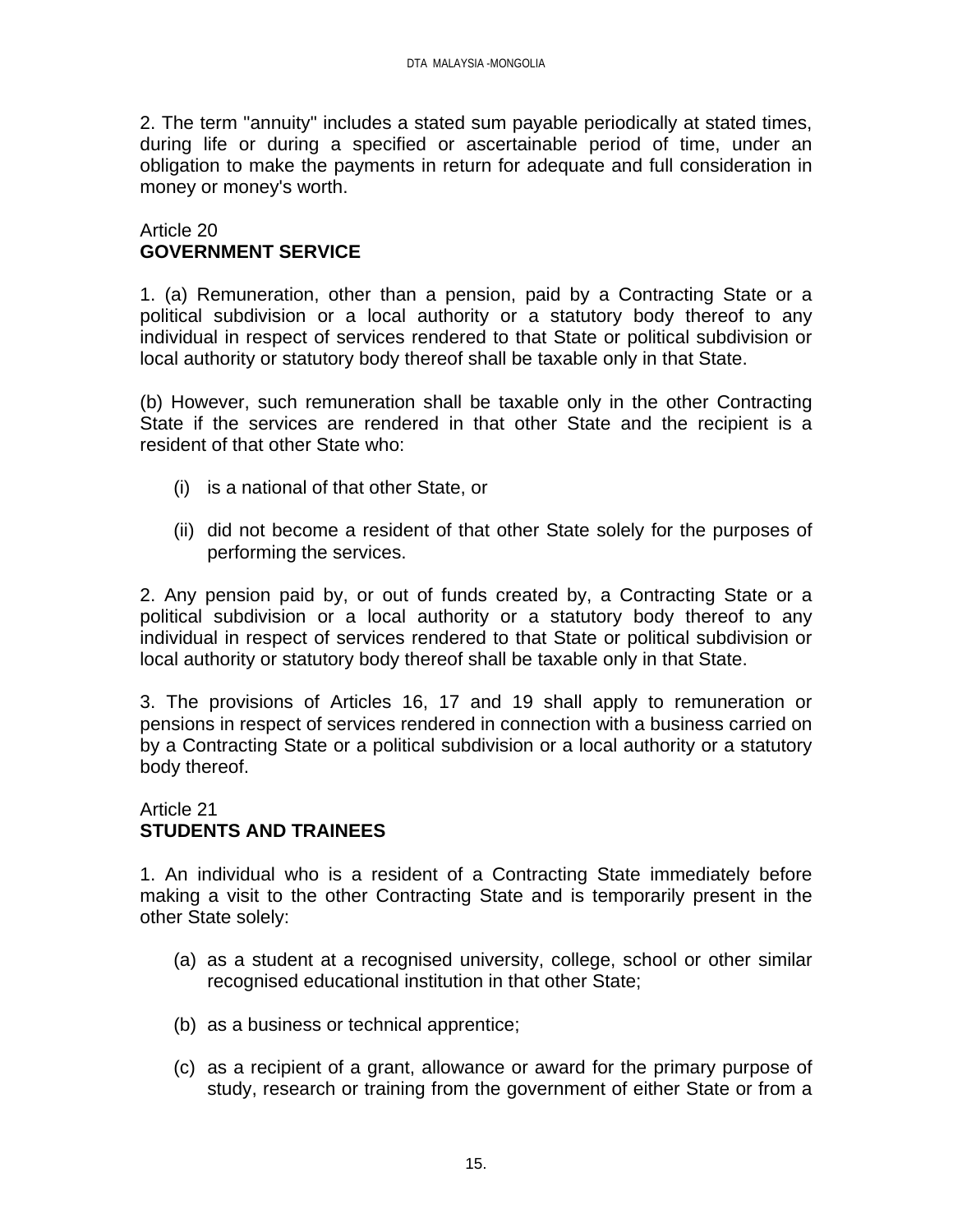scientific, educational, religious or charitable technical entered organisation or under a technical assistance programme into by the Government of either State; shall be exempt from tax in that other State on:

- (i) all remittances from abroad for the purposes of his maintenance, education, study, research or training;
- (ii) the amount of such grant, allowance or award, and
- (iii) any remuneration not exceeding 3000 US dollars per annum in respect of services in that other State provided the services are performed in connection with his study, research or training or are necessary for the purposes of his maintenance.

#### Article 22 **TEACHERS AND RESEARCHERS**

1. An individual who is a resident of a Contracting State immediately before making a visit to the other Contracting State, and who, at the invitation of public university, college, institution which exists primarily for research purposes, visits that other State for a period not exceeding two years solely for the purpose of teaching or research or both at such public institution shall be exempt from tax in that other State on any remuneration for such teaching or research which is subject to tax in the first-mentioned Contracting State.

2. This Article shall not apply to income from research if such research is undertaken primarily for the private benefit of a specific person or persons.

# Article 23 **OTHER INCOME**

Items of income of a resident of a Contracting State which are not expressly mentioned in the foregoing Articles of this Agreement shall be taxable only in that Contracting State except that if such income is derived from sources in the other Contracting State, it may also be taxed in that other State.

#### Article 24 **ELIMINATION OF DOUBLE TAXATION**

1. Subject to the laws of Mongolia regarding the allowance as a credit against Mongolian tax of tax payable in any country other than Mongolia, the Malaysian tax payable under the laws of Malaysia and in accordance with this Agreement by a resident of Mongolia in respect of income derived from Malaysia shall be allowed as a credit against Mongolian tax payable in respect of that income. Where such income is a dividend paid by a company which is a resident of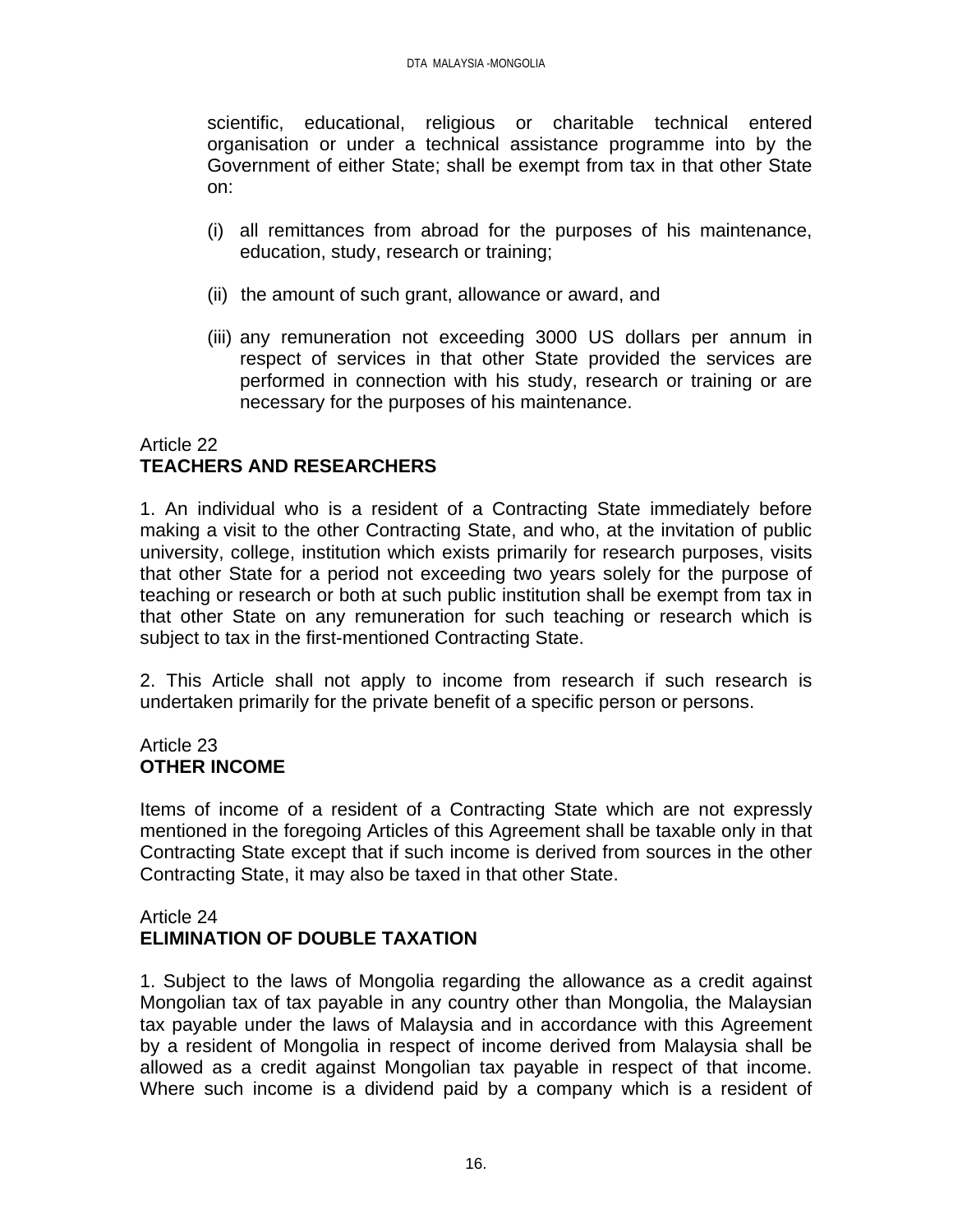Malaysia to a company which is a resident of Mongolia and which owns not less than 10 per cent of the voting shares of the company paying the dividend, the credit shall take into account Malaysian tax payable by that company in respect of its income out of which the dividend is paid. The credit shall not, however, exceed that part of the Mongolian tax, as computed before the credit is given, which is appropriate to such item of income.

2. For the purposes of paragraph 1, the term "Malaysian tax payable" shall be deemed to include Malaysian tax which would, under the laws of Malaysia and in accordance with this Agreement, have been payable on any income derived from sources in Malaysia had the income not been taxed at a reduced rate or exempted from Malaysian tax in accordance with the provisions of this Agreement and the special incentives under the Malaysian laws for the promotion of economic development of Malaysia which were in force on the date of signature of this Agreement or any other provisions which may subsequently be introduced in Malaysia in modification of, or in addition to, those laws so far as they are agreed by the competent authorities of the Contracting States to be of a substantially similar character.

3. Subject to the laws of Malaysia regarding the allowance as a credit against Malaysian tax of tax payable in any country other than Malaysia, the Mongolian tax payable under the laws of Mongolia and in accordance with this Agreement by a resident of Malaysia in respect of income derived from Mongolia shall be allowed as a credit against Malaysian tax payable in respect of that income. Where such income is a dividend paid by a company which is a resident of Mongolia to a company which is a resident of Malaysia and which owns not less than 10 per cent of the voting shares of the company paying the dividend, the credit shall take into account Mongolian tax payable by that company in respect of its income out of which the dividend is paid. The credit shall not, however, exceed that part of the Malaysian tax, as computed before the credit is given, which is appropriate to such item of income.

4. For the purposes of paragraph 3, the term "Mongolian tax payable" shall be deemed to include Mongolian tax which would, under the laws of Mongolia and in accordance with this Agreement, have been payable on any income derived from sources in Mongolia had the income not been taxed at a reduced rate or exempted from Mongolian tax in accordance with the provisions of this Agreement and the special incentives under the Mongolian laws for the promotion of economic development of Mongolia which were in force on the date of signature of this Agreement or any other provisions which may subsequently be introduced in Mongolia in modification of, or in addition to, those law so far as they are agreed by the competent authorities of the Contracting States to be of a substantially similar character.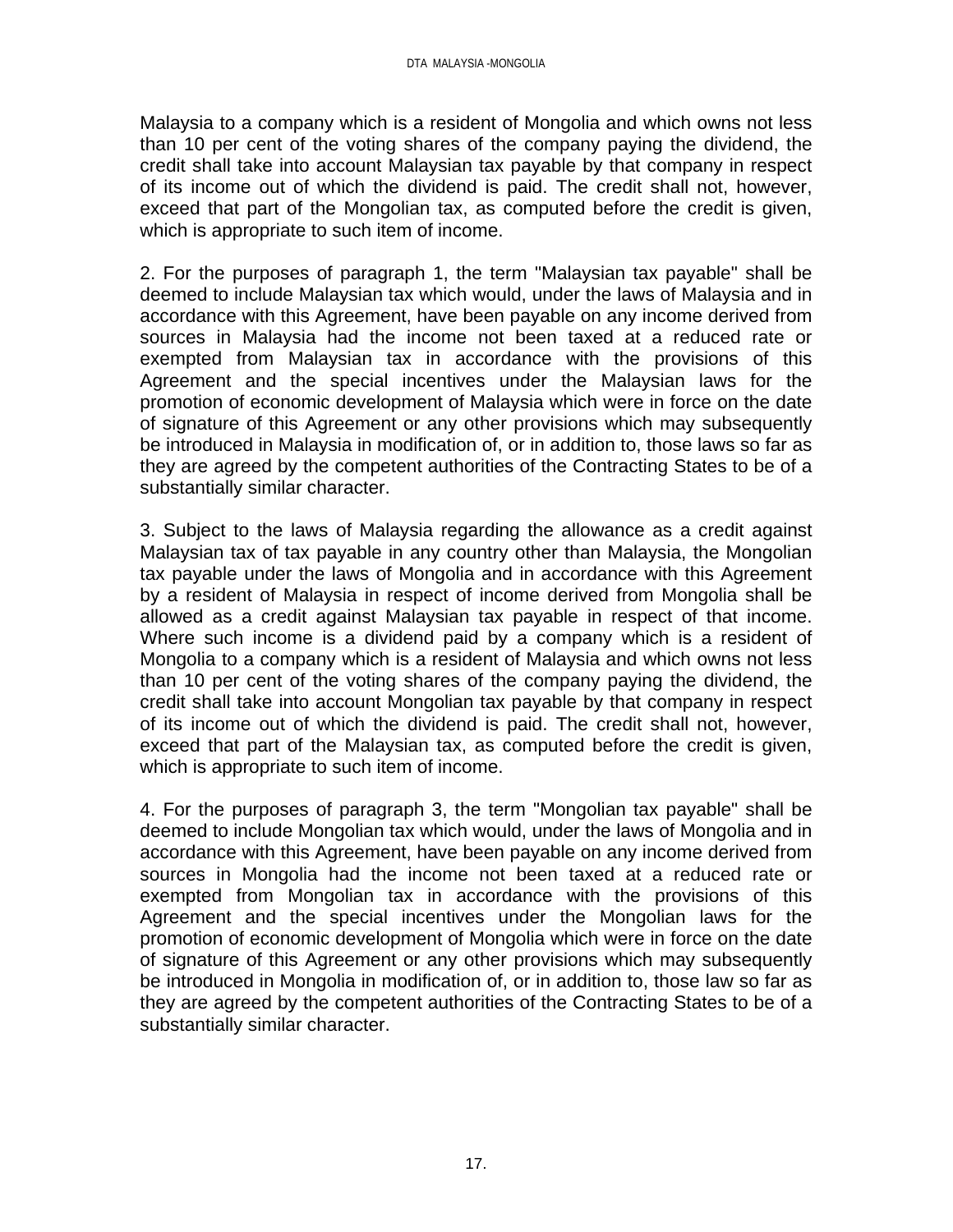#### Article 25 **NON-DISCRIMINATION**

1. The nationals of a Contracting State shall not be subjected in the other Contracting State to any taxation or any requirement connected therewith, which is other or more burdensome than the taxation and connected requirements to which nationals of the other State in the same circumstances are or may be subjected.

2. The taxation on a permanent establishment which an enterprise of a Contracting State has in the other Contracting State shall not be less favourably levied in that other State than the taxation levied on enterprises of that other State carrying on the same activities.

3. Enterprises of a Contracting State, the capital of which is wholly or partly owned or controlled, directly or indirectly, by one or more residents of the other Contracting State, shall not be subjected in the first-mentioned State to any taxation or any requirement connected therewith which is other or more burdensome than the taxation and connected requirements to which other similar enterprises of that first-mentioned State are or may be subjected.

4. Nothing in this Article shall be construed as obliging:

- (a) a Contracting State to grant to individuals who are resident of the other Contracting State any personal allowances, reliefs and reductions for tax purposes on account of civil status or family responsibilities which it grants to its own residents;
- (b) Malaysia to grant to nationals of Mongolia not resident in Malaysia those personal allowance, reliefs and reductions for tax purposes which are by law available on the date of signature of this Agreement only to nationals of Malaysia who are not resident in Malaysia.

5. Nothing in this Article shall be construed so as to prevent either Contracting State from limiting to its nationals the enjoyment of tax incentives designed to promote economic development in that State.

6. In this Article, the term "taxation" means taxes to which this Agreement applies.

## Article 26 **MUTUAL AGREEMENT PROCEDURE**

1. Where a resident of a Contracting State considers that the actions of one or both of the Contracting States result or will result for him in taxation not in accordance with this Agreement, he may, notwithstanding the remedies provided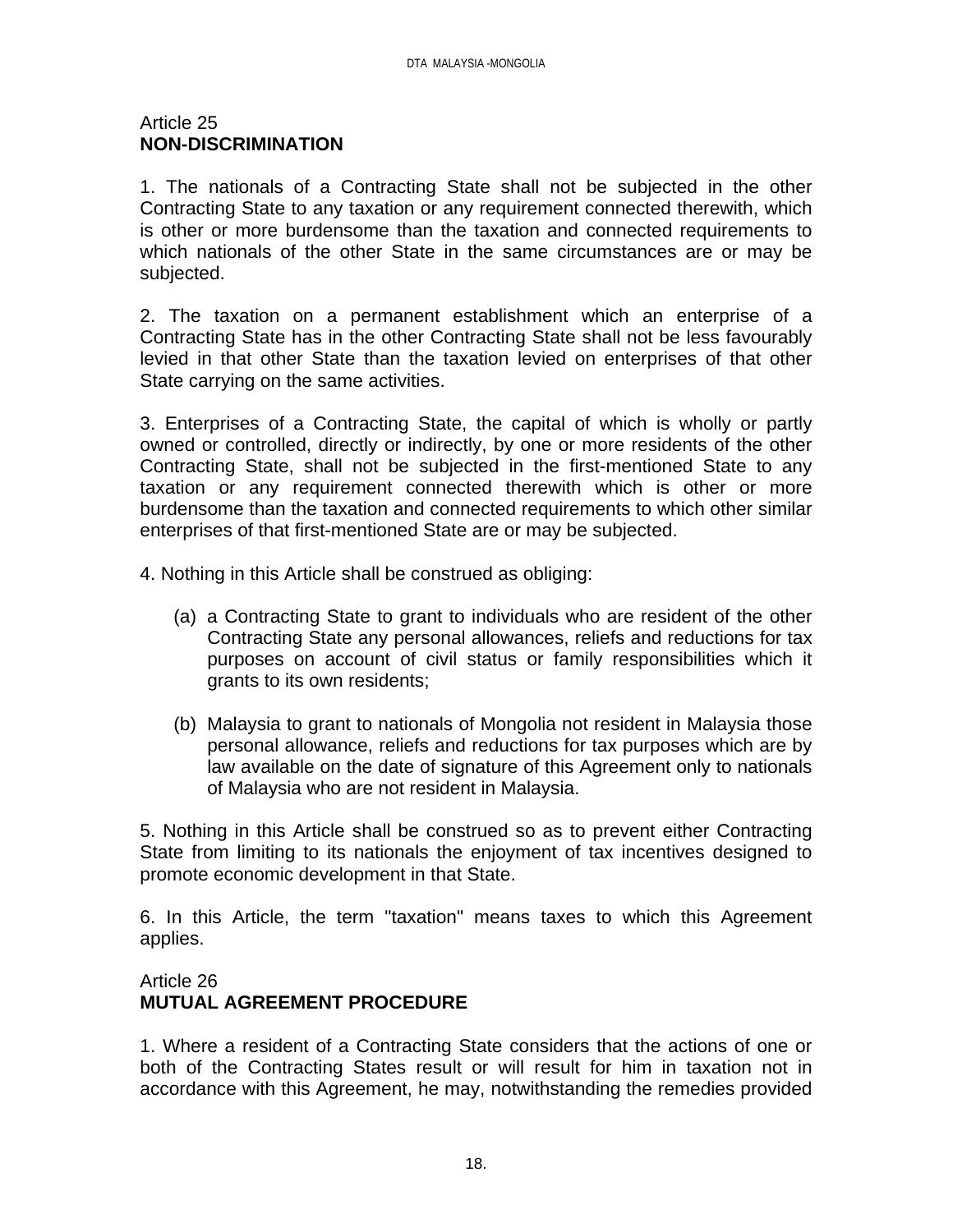by the taxation, laws of those States, present his case to the competent authority of the State of which he is a resident or, if his case comes under paragraph 1 of Article 25, to that of the State of which he is a national. The case must be presented within three years from the first notification of the action resulting in taxation not in accordance with the provisions of the Agreement.

2. The competent authority shall endeavour, if the objection appears to it to be justified and if it is not itself able to arrive at an appropriate solution, to resolve the case by mutual agreement with the competent authority of the other Contracting State, with a view to the avoidance of taxation which is not in accordance with the provisions of the Agreement.

3. The competent authorities of the Contracting States shall endeavour to resolve by mutual Agreement any difficulties or doubts arising as to the interpretation or application of the Agreement. They may also consult together for the elimination of double taxation in cases not provided for in the Agreement.

4. The competent authorities of the Contracting States may communicate with each other directly for the purposes of reaching an agreement in the preceding paragraphs.

## Article 27 **EXCHANGE OF INFORMATION**

1. The competent authorities of the Contracting State shall exchange such information as is necessary for the carrying out the provisions of this Agreement or for the prevention or detection of evasion or avoidance of taxes covered by this Agreement. Any information so exchanged shall be treated as secret and shall be disclosed only to persons or authorities (including a court or reviewing authority) concerned with the assessment, collection, enforcement or prosecution in respect of, or the determination of appeals in relation to, the taxes which, are the subject of the Agreement.

2. In no case shall the provisions of paragraph 1 be construed so as to impose on a Contracting State the obligation:

- (a) to carry out administrative measures at variance with the laws or the administrative practice of that or of the other Contracting State;
- (b) to supply particulars which are not obtainable under the laws or in the normal course of the administration of that or of the other Contracting State;
- (c) to supply information which would disclose any trade, business, industrial, commercial or professional secret or trade process, or information the disclosure of which would be contrary to public policy.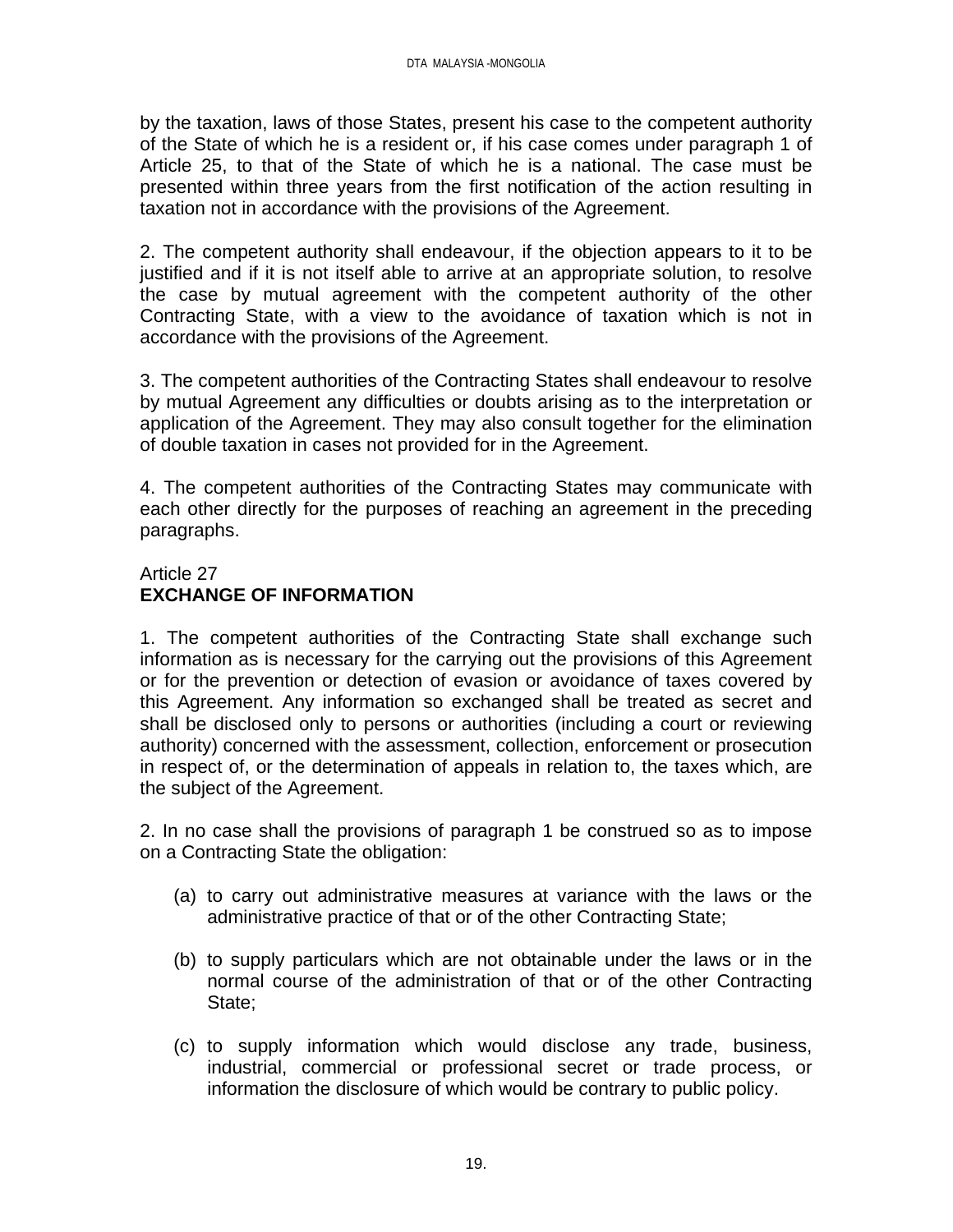## Article 28 **DIPLOMATIC AGENTS AND CONSULAR OFFICERS**

Nothing in this Agreement shall affect the fiscal privileges of diplomatic agents or consular officers under the general rules of international law or under the provisions of special agreements.

# Article 29 **ENTRY INTO FORCE**

1. This Agreement shall enter into force on the date on which the Contracting States exchange notes through the diplomatic channel notifying each other that the last of such things has been done as is necessary to give this Agreement the force of law in Mongolia and Malaysia, as the case may be, and thereupon this Agreement shall have effect:

- (a) in Mongolia:
	- (i) in respect of taxes withheld at source, to income derived on or after the first day of January in the calendar year following the year in which this Agreement enters into force;
	- (ii) in respect of other taxes on income, to taxes chargeable for any year of assessment beginning on or after the first day of January in the calendar year following the year in which this Agreement enters into force and subsequent years of assessment.
- (b) in Malaysia:
	- (i) in respect of taxes withheld at source, to income derived on or after the first of January in the calendar year following the year in which this Agreement enters into force;
	- (ii) in respect of other taxes on income, to taxes chargeable for any year of assessment beginning on or after the first day of January of the second calendar year following the year in which this Agreement enters into force and subsequent years of assessment.

#### Article 30 **TERMINATION**

This Agreement shall remain in effect indefinitely, but either Contracting States may terminate the Agreement, through diplomatic channels, by giving to the other Contracting State written notice of termination on or before June 30th in any calendar year after the period of five years from the date on which this